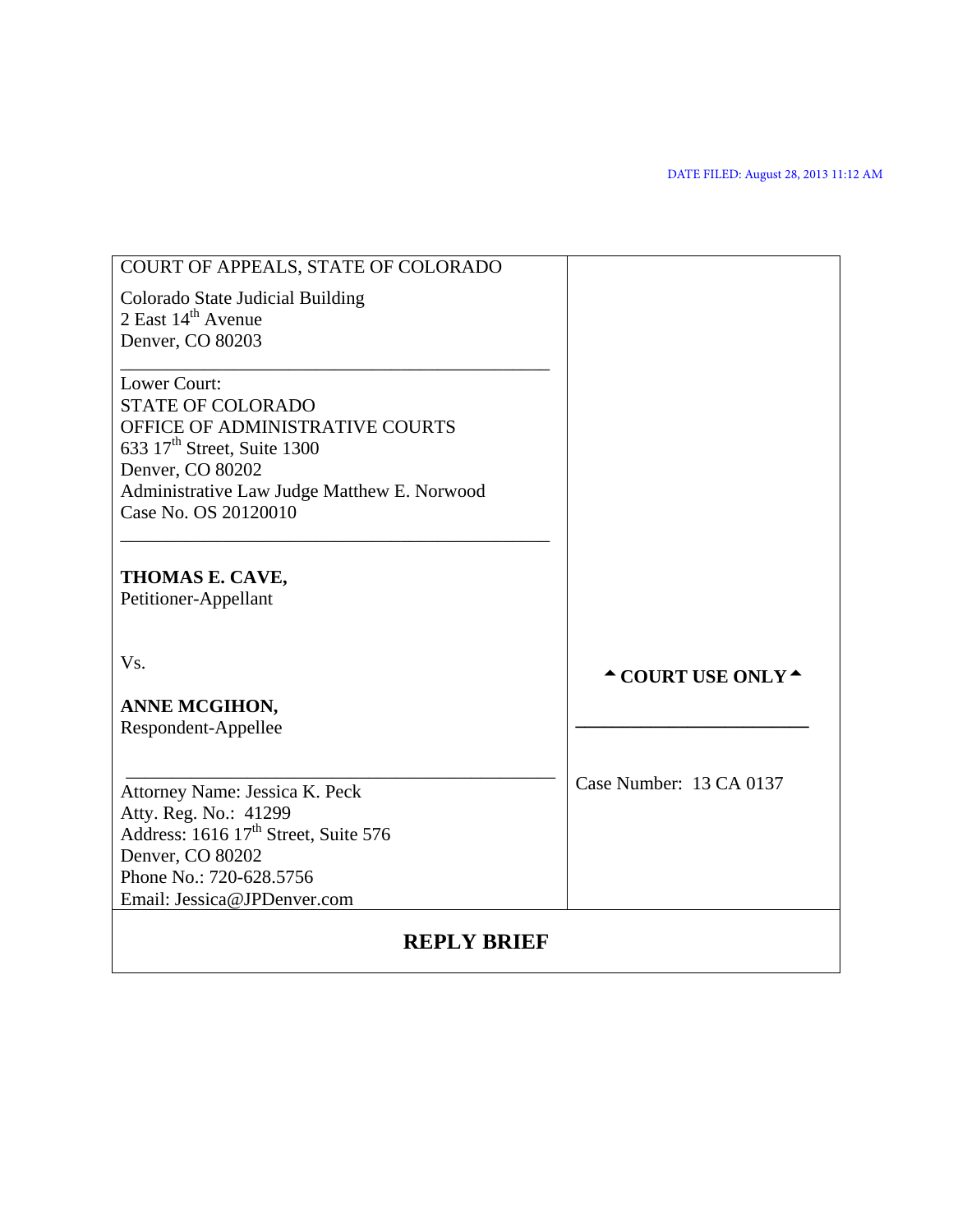## **CERTIFICATE OF COMPLIANCE**

I hereby certify that this reply brief complies with all requirements of C.A.R.28 and C.A.R. 32, including all formatting requirements set forth in these rules.

Specifically, the undersigned certifies that:

This brief complies with C.A.R. 28(g). It is 17 pages in length and consists of 4011 words.

The brief complies with C.A.R. 28(k). It contains under a separate heading (1) a concise statement of the applicable standard of appellate review with citation to authority; and (2) a citation to the precise location in the record (R.  $\mu$ , p.  $\mu$ ), not to an entire document, where the issue was raised and ruled on.

I acknowledge that my brief may be stricken if it fails to comply with any of the requirements of C.A.R. 28 and C.A.R. 32.

> */s/ Jessica K. Peck, Esq.* ATTORNEY FOR APPELLANT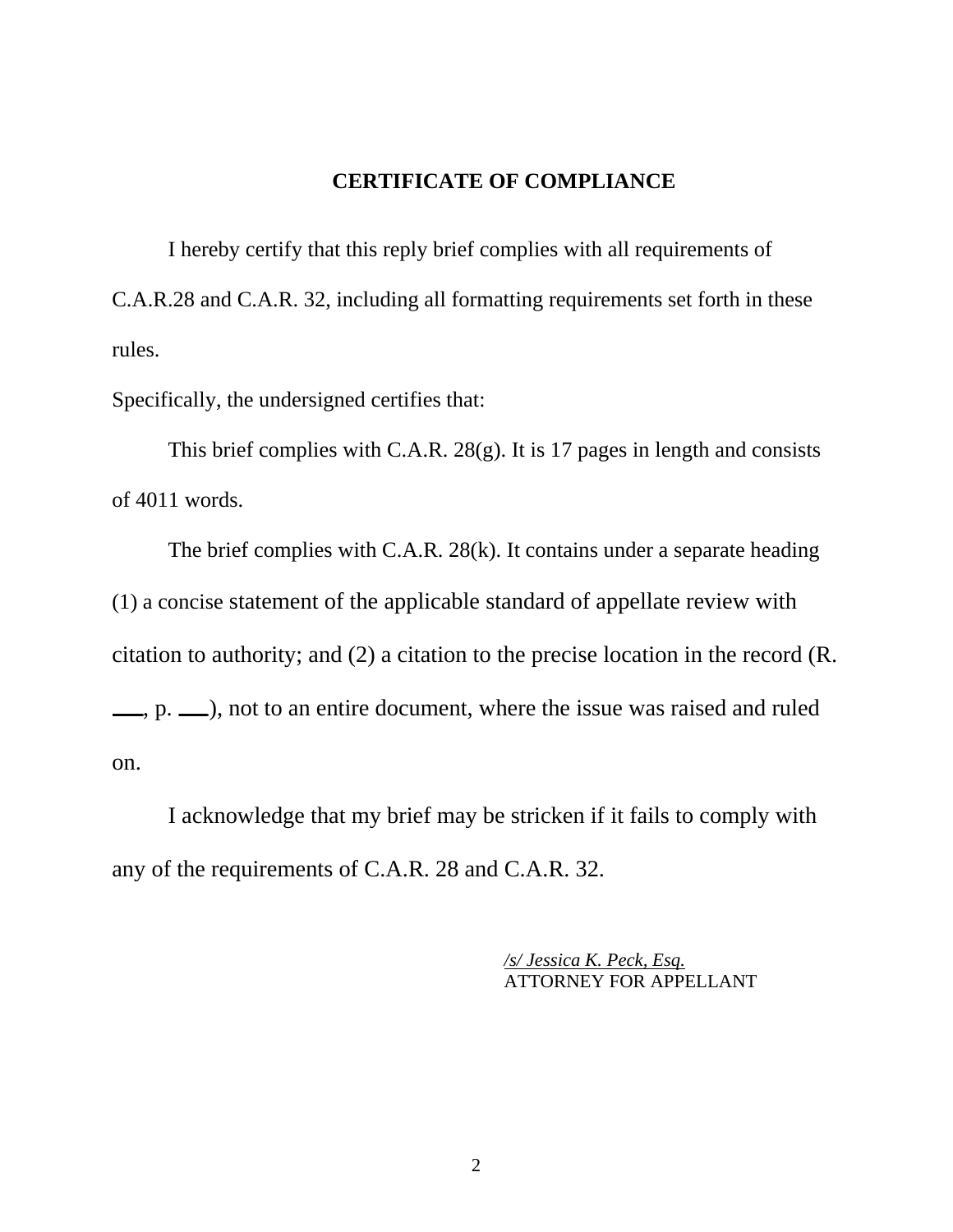Appellant, Thomas E. Cave, through undersigned counsel, hereby submits this Reply Brief.

### **I. INTRODUCTION**

This appeal involves a matter of first impression under Colorado law, contemplating the proper definition(s) of the terms "solicit" and "promise to solicit" as they appear under the Colorado Fair Campaign Practices Act, C.R.S. §1- 45-105.5(1)(a) ("FCPA"). The key question: whether a registered lobbyist's agreement to co-host a fundraiser for a covered person under the FCPA (here a candidate for the Colorado General Assembly) constitutes an agreement to either "solicit" or "promise to solicit" contributions for such covered person.

The ALJ's findings of fact in the Agency Decision below are not in dispute. The ALJ found that Defendant McGihon is a registered lobbyist, and that she agreed to co-host a fundraiser for a candidate for the general assembly while the general assembly was in session. If co-hosting a candidate fundraiser amounted to "solicitation" of a contribution on behalf of that candidate, then Defendant McGihon's conduct would violate FCPA. However, the ALJ determined that cohosting a fundraiser, as a matter of law, does not amount to "solicitation," or "promise to solicit," a contribution for such candidate. Based on that legal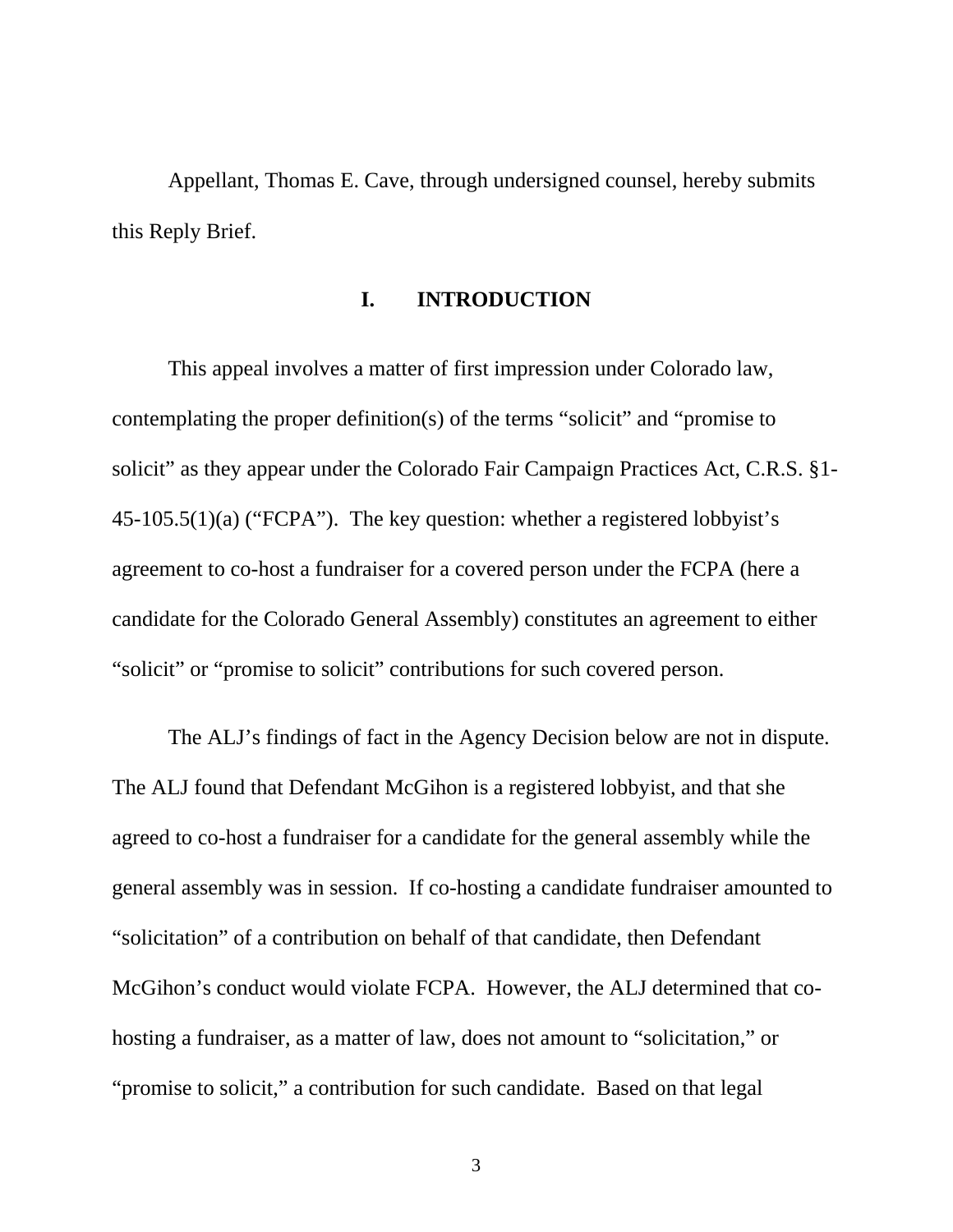conclusion, the ALJ dismissed the complaint below, and determined that the action was groundless and frivolous and awarded attorney's fees against Plaintiff Cave.

The issue on this appeal is whether the ALJ's legal conclusion as to the definition of "solicit," or "promise to solicit," is incorrect, and thus whether the ALJ's decision below is reversible.

### **II. ANSWER BRIEF**

Defendant McGihon spends the majority of her 48-page Answer Brief seeking to re-litigate the ALJ's findings of fact. The validity of these findings of fact are not before this court on appeal. If McGihon wished to challenge these findings, she could have filed a motion for reconsideration in the proceedings below, or filed her own notice of appeal with this Court. She did neither and thus, her response largely concerns irrelevant issues.

In spite of the irrelevance of these challenges, her Answer Brief is illuminating in one respect: she appears to argue that her counsel could have prosecuted the case before the ALJ in a more thorough fashion than that presented by Cave's counsel, and therefore the attorney fee award below is justified on that basis. Relative quality of prosecuting a case is not the standard for determining groundlessness of a case. Instead, the standard is whether any credible evidence is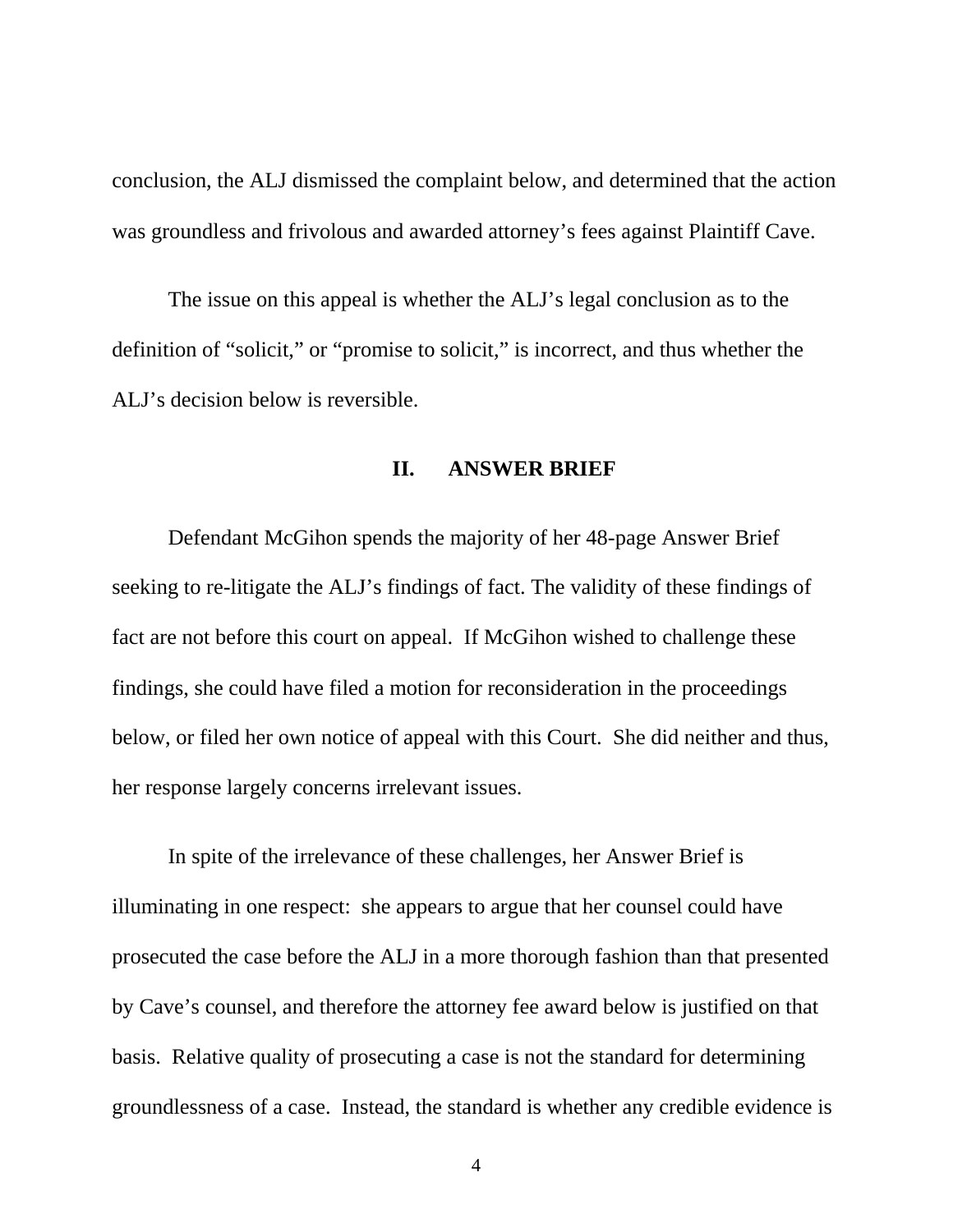offered for each element of a claim. Not only did Cave produce such evidence, the ALJ himself made all necessary requisite findings of fact to demonstrate that McGihon violated the FCPA.

Nevertheless, despite making findings of fact that state a claim under, support, and even demonstrate a violation of, the FCPA against Defendant McGihon, the ALJ dismissed the complaint as frivolous and groundless and awarded \$18,000 in attorney's fees against Plaintiff Cave and his attorney Jessica Peck. For the reasons set forth below, and through those provided in the Opening Brief, the ALJ's decision should be reversed.

# **III. ARGUMENT**

Defendant McGihon makes only two short challenges to the arguments in the Opening Brief against the merits of the ALJ's decision. The remainder of the Answer Brief is devoted to the attorney fee award below, and includes another request for more attorney fees on this appeal.

# A. McGihon's Challenge to the Standard of Review on Appeal is Irrelevant.

In the Opening Brief, Plaintiff Cave argued that the ALJ erred in dismissing the complaint under Rule 12(b) for failure to state a claim. Opening Brief at p. 9.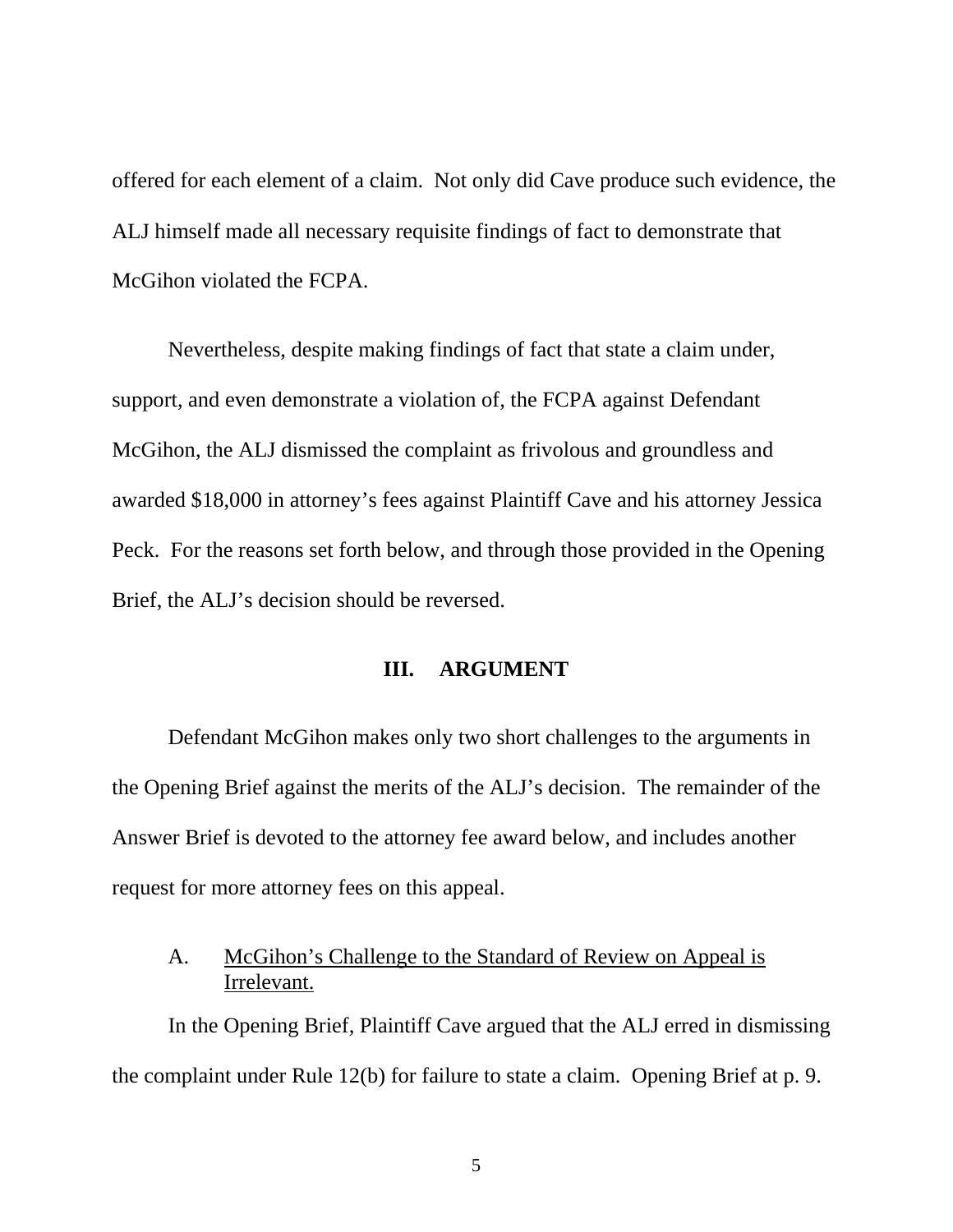Plaintiff Cave further argued that, because the ALJ's dismissal was based on the ALJ's incorrect conclusion of law, specifically that hosting a fundraiser does not constitute "solicitation" under the FCPA, the standard of review for the Court of Appeals is *de novo.* Opening Brief at p. 9-10.

In the Answer Brief, Defendant McGihon asserts that the ALJ did not dismiss case under Rule 12(b), but rather under Rule 41(b). Therefore, asserts McGihon, the Court of Appeals should not conduct a *de novo* review of the ALJ's decision, but rather a review based on the "weight of the evidence." Answer Brief at p. 10.

# 1. ALJ Did Not Dismiss Under Rule 41 (b).

While McGihon advises this Court that the ALJ dismissed the complaint under Rule 41(b), she fails to provide a citation to the location in the record where the dismissal under Rule 41 (b) occurred. Answer Brief at p. 9. Undersigned counsel has searched the record, and was unable to locate any references to Rule 41 or Rule 41(b). Moreover, McGihon does not specify whether the action was supposedly dismissed under Rule 41(b)(1) or Rule 41(b)(2).

As set forth in Opening Brief, the ALJ dismissed the complaint based on McGihon's renewal of her Rule 12(b) motion that she filed prior to the hearing.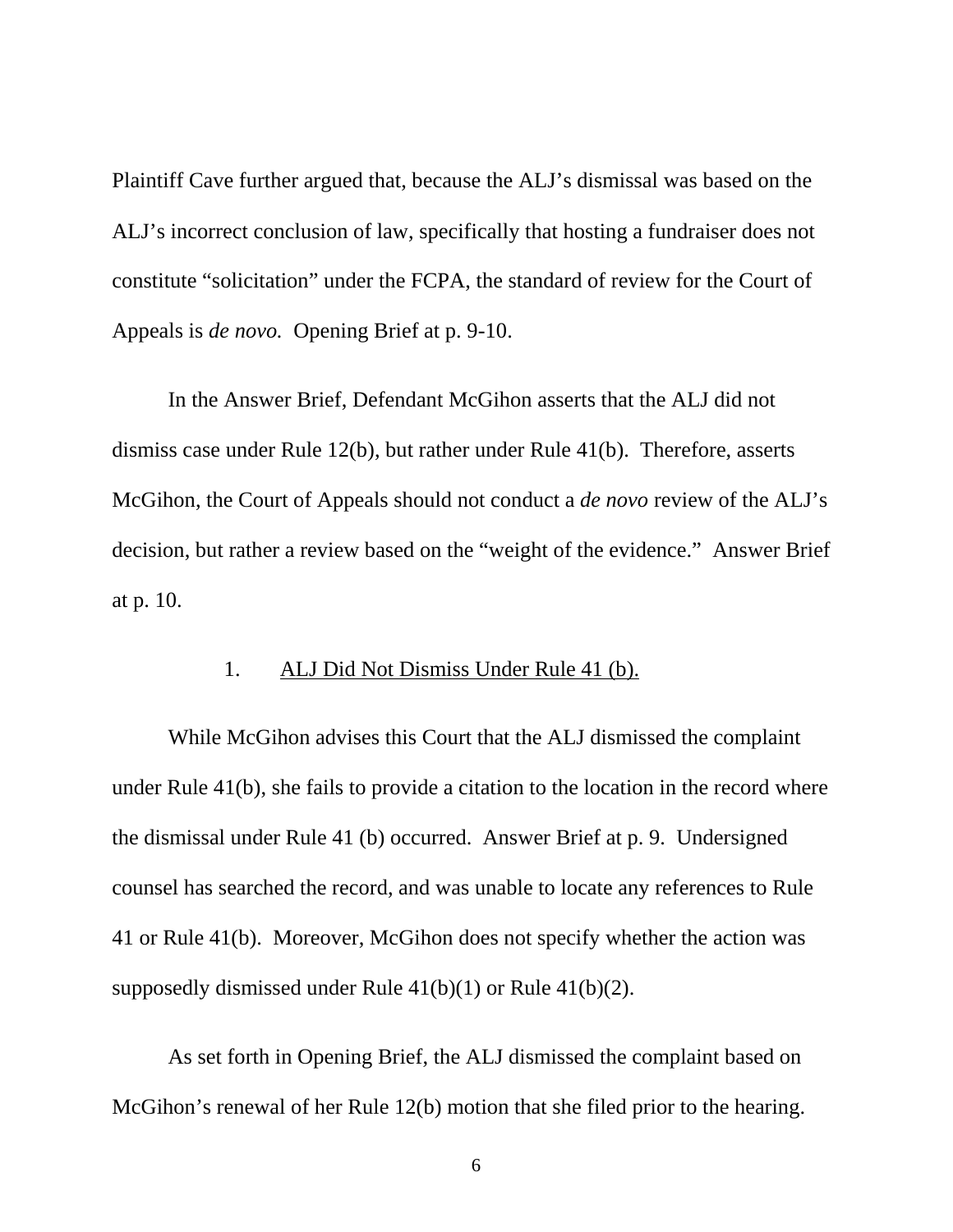Opening Brief at p. 9 (Rec. Vol. 3, Tr. 10/1/12, P. 57, L. 20, "We would move to dismiss on the same grounds, Your Honor. We think there is no basis for this complaint.")

# 2. Regardless of the Basis for Dismissal, the Standard of Review is the Same.

In any event, a dismissal under Rule 41(b) would not alter the standard of review by this Court on the merits of this case, and therefore this issue raised in the Answer Brief is irrelevant. The ALJ dismissed the complaint based on his incorrect legal conclusion as to the FCPA's definition of "solicitation". In this appeal, Plaintiff Cave requests a review of that legal conclusion. Legal conclusions of an ALJ are subject to *de novo* review by the Court of Appeals. *Hopkins v. Industrial Claim Appeals Office,* 2011 WL 6425616 (Colo. App. 2011). Similarly, agency interpretations of statutes are subject to *de novo* review. *Id.*

### B. The Definition of Solicitation.

In the only portion of the Answer Brief that responds to the merits of the issues raised in the Opening Brief, McGihon discusses the meaning of "solicitation" under the FCPA and how that term should be interpreted. Answer Brief at pp. 11. McGihon cites *Webster's Third New International Dictionary* as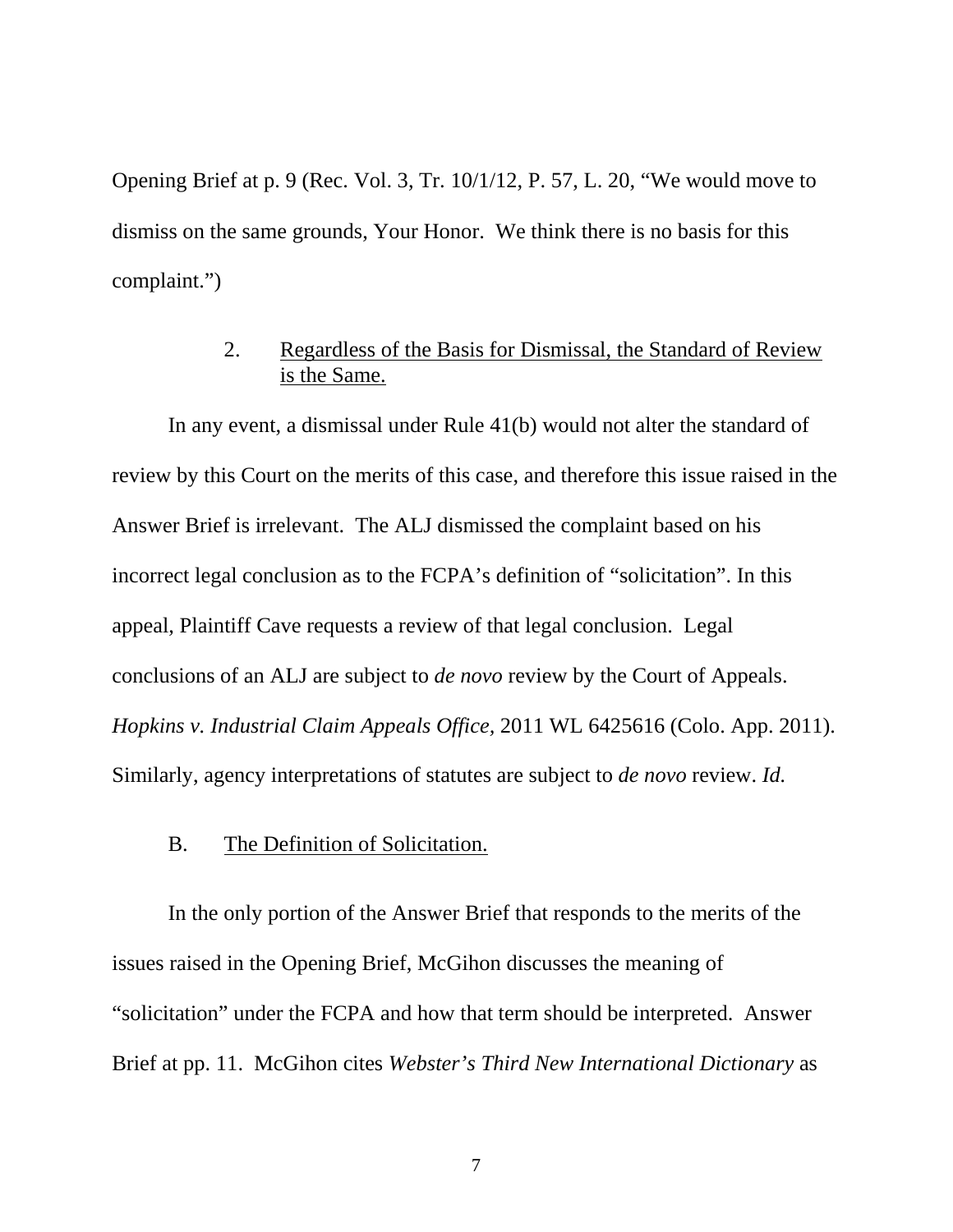the only source of guidance this Court should look to for the statutory interpretation of the term "solicit." Answer Brief at p. 11.

In the Opening Brief, Plaintiff Cave set forth a thorough legal discussion of the meaning of the terms "solicit" and "promise to solicit," including analogies to cases in other jurisdictions, as well as under federal law, that have adopted similar statutory schemes to the FCPA. Plaintiff Cave did not find any authority on this issue in the State of Colorado, and therefore, the interpretation of these terms is a matter of first impression in Colorado.

As set forth in the Opening Brief, for purposes of the solicitation ban under the Connecticut Campaign Finance Reform Act, "solicitation" includes "lobbyists participating in fundraising activities for covered candidates," "lobbyists attending a fundraiser," or "lobbyists forwarding tickets to a fundraiser." *Green Party of Connecticut v. Garfield,* 590 F. Supp. 2d 288 (D. Conn. 2008), *aff'd in part, rev'd in part on other grounds,* 616 F. 3d 189 (2d Cir. 2010). Under that interpretation, Defendant McGihon's conduct would have violated the FCPA. Moreover, under federal election laws, Defendant McGihon's conduct would also likely be determined to amount to solicitation. *Shays v. F.E.C.,* 414 F. 3d 76, 106 (D.C.Cir. 2005) (Congress anticipated a broad meaning of the term solicitation). Even if

8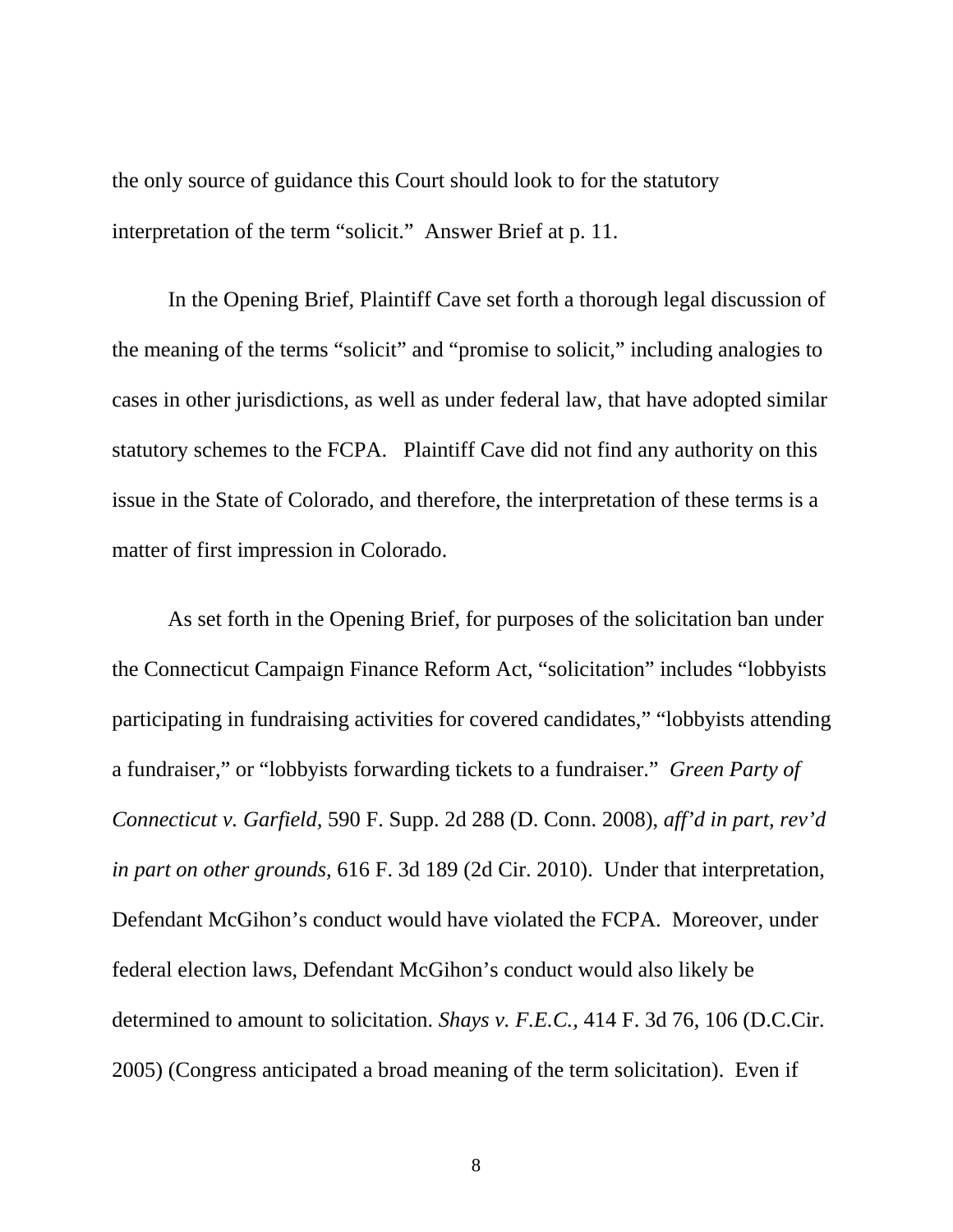agreeing to co-host a fundraiser for a covered candidate did not amount to solicitation, it could have been an unlawful "promise to solicit".

Defendant McGihon has failed to cite any case law, let alone cases from a jurisdiction that contains a solicitation ban, that upheld co-hosting a fundraiser or engaging in fundraising activity for a covered candidate as a permissible activity for a registered lobbyist. Moreover, Defendant McGihon herself admitted that her activity constituted a "technical violation" of the FCPA. Opening Brief at pp. 8-9.

As a matter of law, engaging in fundraising activity, including specifically agreeing to co-host a fundraiser for a covered candidate, constitutes at a minimum a "promise to solicit" a contribution on behalf of the candidate, if not solicitation of such a contribution. Therefore, the ALJ made an incorrect legal conclusion on this issue, and the decision below should be reversed.

# D. The Attorney Fee Award Should Be Reversed.

# 1. Basis for Award of Fees.

McGihon argues that the ALJ's attorney fee award was based on C.R.S. §1- 45-111.5(2), and not on C.R.S. §13-17-102. This argument is also irrelevant. While §1-45-111.5 applies to the FCPA proceeding below, that section incorporates by reference the legal standards applicable to a fee award under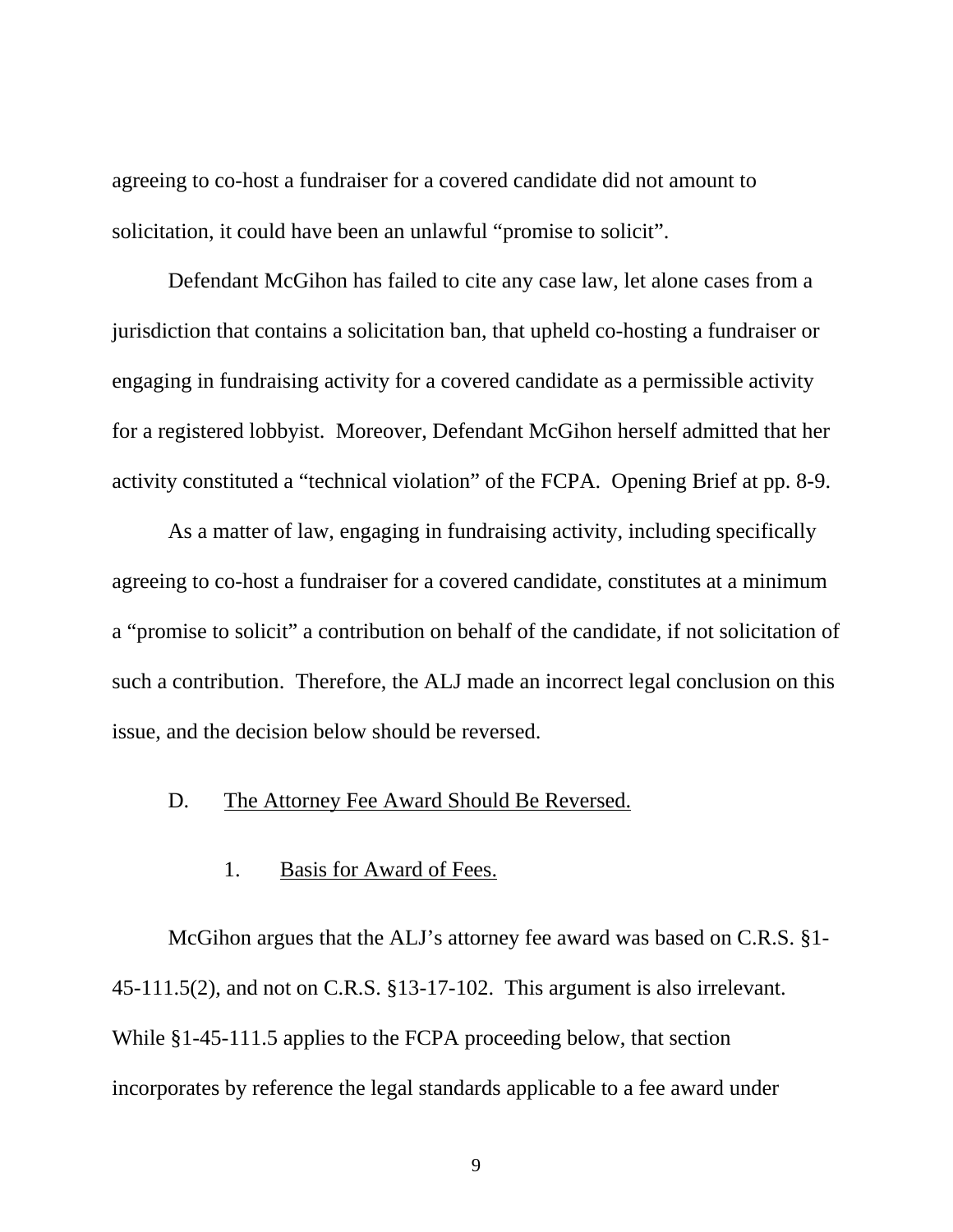C.R.S. §13-17-102. Therefore, the fee award under §1-45-111.5(2) must be based on a finding that the claim or defense is substantially frivolous, substantially groundless, or substantially vexatious. C.R.S. §1-45-111.5(2). Moreover, §1-45- 111.5(2) provides that "no attorney fees may be awarded under this subsection (2) unless the . . . administrative law judge . . . has considered the provisions of section 13-17-102 (5) and (6)." Therefore, §1-45-111.5 incorporates by reference the provisions of §13-17-102, and the standard of review, and analysis for review of such an award are the same. *Colorado Ethics Watch v. Senate Majority Fund, LLC*, 275 P.3d 674, 686 (Colo. App. 2010) (interpreting, using C.R.S. § 13-17-102 for guidance, the meaning of those terms as applied under C.R.S. § 1-45-111.5(2)).

# 2. Groundlessness of Claim I.

A claim or defense is groundless if the allegations of the complaint are not supported by any credible evidence at trial. *Western United Realty, Inc. v. Isaacs,*  679 P. 2d 1063 (Colo. 1984). The test for groundlessness assumes the proponent has a valid legal theory but can offer little or nothing in the way of evidence to support the claim. *Bilawsky v. Faseehudin,* 916 P. 2d 586 (Colo. App. 1995).

In the Answer Brief, rather than address the legal standard for groundlessness of the complaint, McGihon appears to challenge the evidentiary

10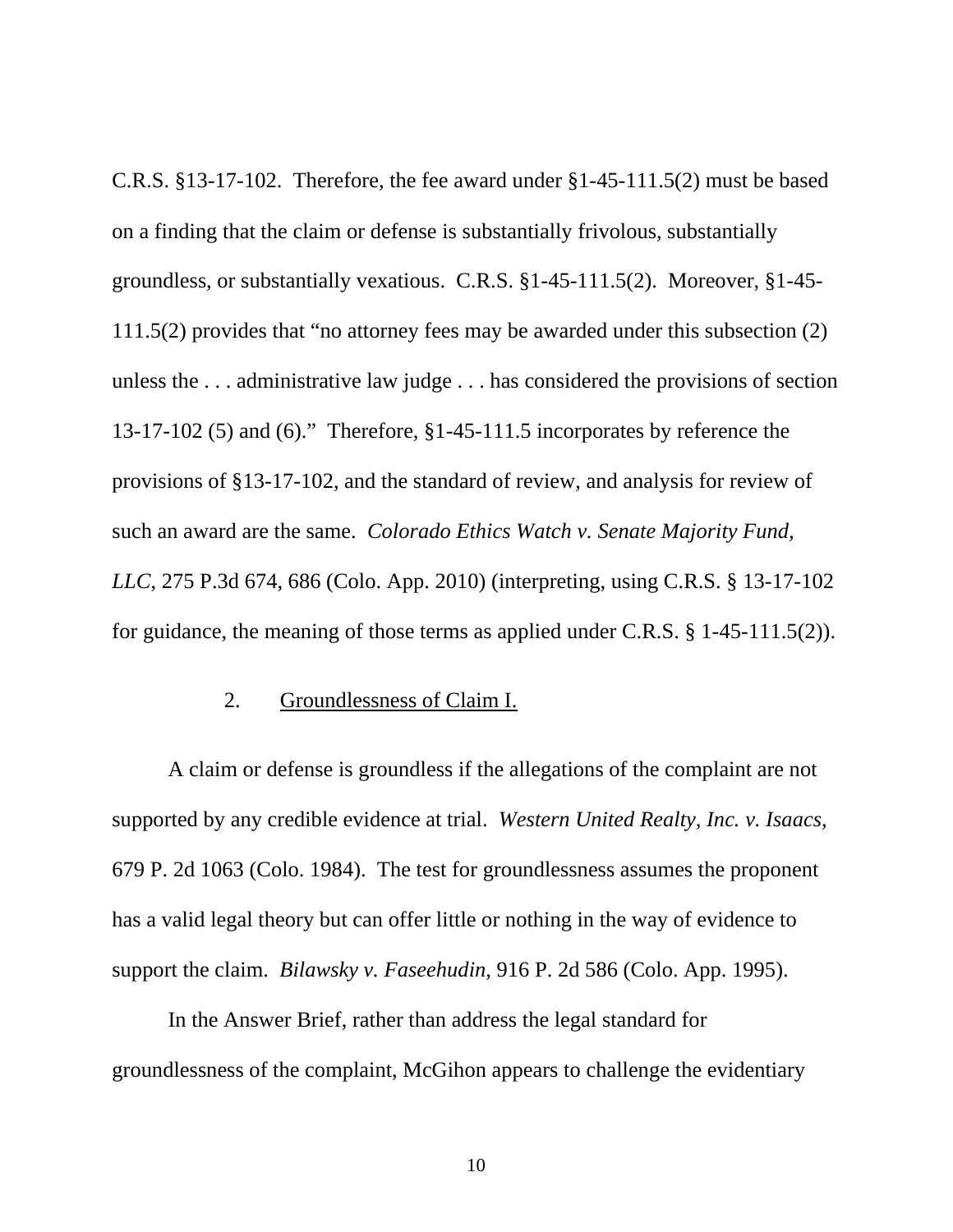rulings of the ALJ below and confuse the quality and type of evidence with the quantity of evidence for purposes of groundlessness of a claim or complaint in general. Throughout 11 pages of the Answer Brief, McGihon points out that the "evidence at the hearing was unreliable," Answer Brief at p. 20, the "actual verbiage of the invitation waned," Answer Brief at p. 21, Plaintiff did not call sufficient witnesses, Answer Brief at p. 21, 23, Plaintiff's evidence "was severely lacking in credibility," Answer Brief at p. 22, the "actual source" of Plaintiff's evidence is unknown, and Plaintiff did not use sufficient "discovery devices available to him," Answer Brief at p. 24.

Despite the fact that the ALJ found that "Defendant McGihon agreed to cohost a fundraiser for candidate Primavera and thereby agreed to be named as a cohost on the invitation to the fundraiser event," [Rec. Vol. 1, P. 268, FOF 6], McGihon nevertheless spends pages in the Answer Brief arguing that "there simply is no factual basis in the record about . . . an actual invitation," Answer Brief at p. 18, Cave failed to produce "an actual invitation," Answer Brief at p. 20, "the actual verbiage of the invitation waned," Answer Brief at p. 21, and Cave did not produce "any evidence of the invitation." Answer Brief at p. 27.

The standard for groundlessness is whether the allegations of the complaint are supported by any credible evidence at trial. *Western United Realty, Inc. v.*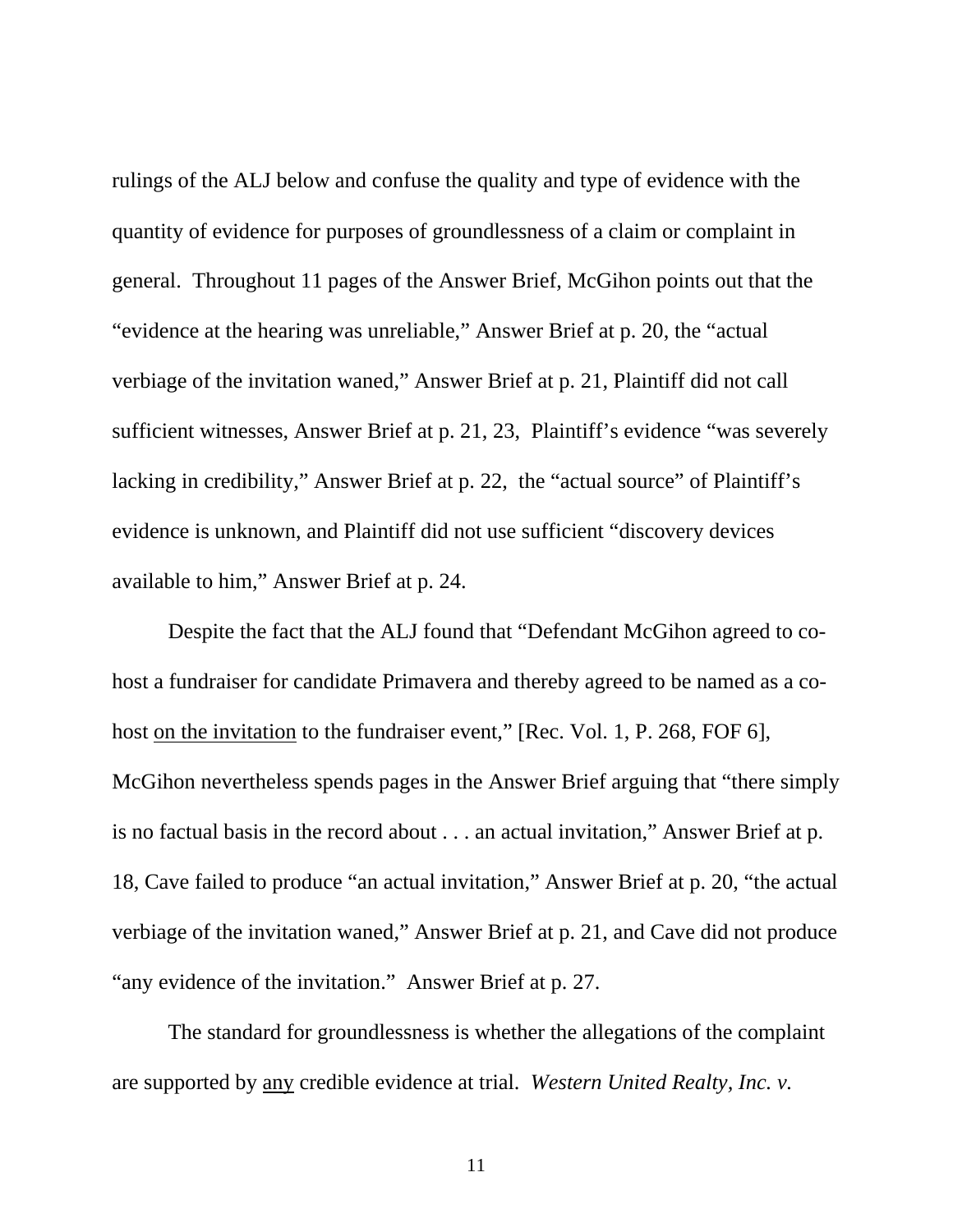*Isaacs,* 679 P. 2d 1063 (Colo. 1984). The ALJ's findings of fact speak for themselves. Sufficient documentary and testimonial evidence was submitted at the hearing to support the findings made by the ALJ. Those findings support a claim under the FCPA, and also support the finding of a violation of the FCPA by McGihon, depending on the definition of "solicit," or "promise to solicit," under Colorado law. Claim I of the complaint was not groundless and the ALJ's award of attorney's fees based on a finding of groundlessness should be reversed.

### 3. Groundlessness of Claim II.

As set forth in the Opening Brief, Claim II was based on the same legal theory as Claim I, and involved Defendant McGihon being named as a co-host of a fundraiser for various other political candidates for the general assembly. [Rec. Vol. 1, P. 8]. When the ALJ made the determination that the inclusion of McGihon's name on a fundraiser invitation did not amount to solicitation, and rendered the complaint dismissible, Plaintiff Cave determined that it would be futile to pursue his case any further. Therefore, midway through the hearing, Plaintiff Cave voluntarily agreed to dismiss Claim II. [Rec. Vol. 3, Tr. 10/1/12, P. 55, L. 10-15]. McGihon acknowledges that "Cave abandoned the second claim." Answer Brief at p. 30.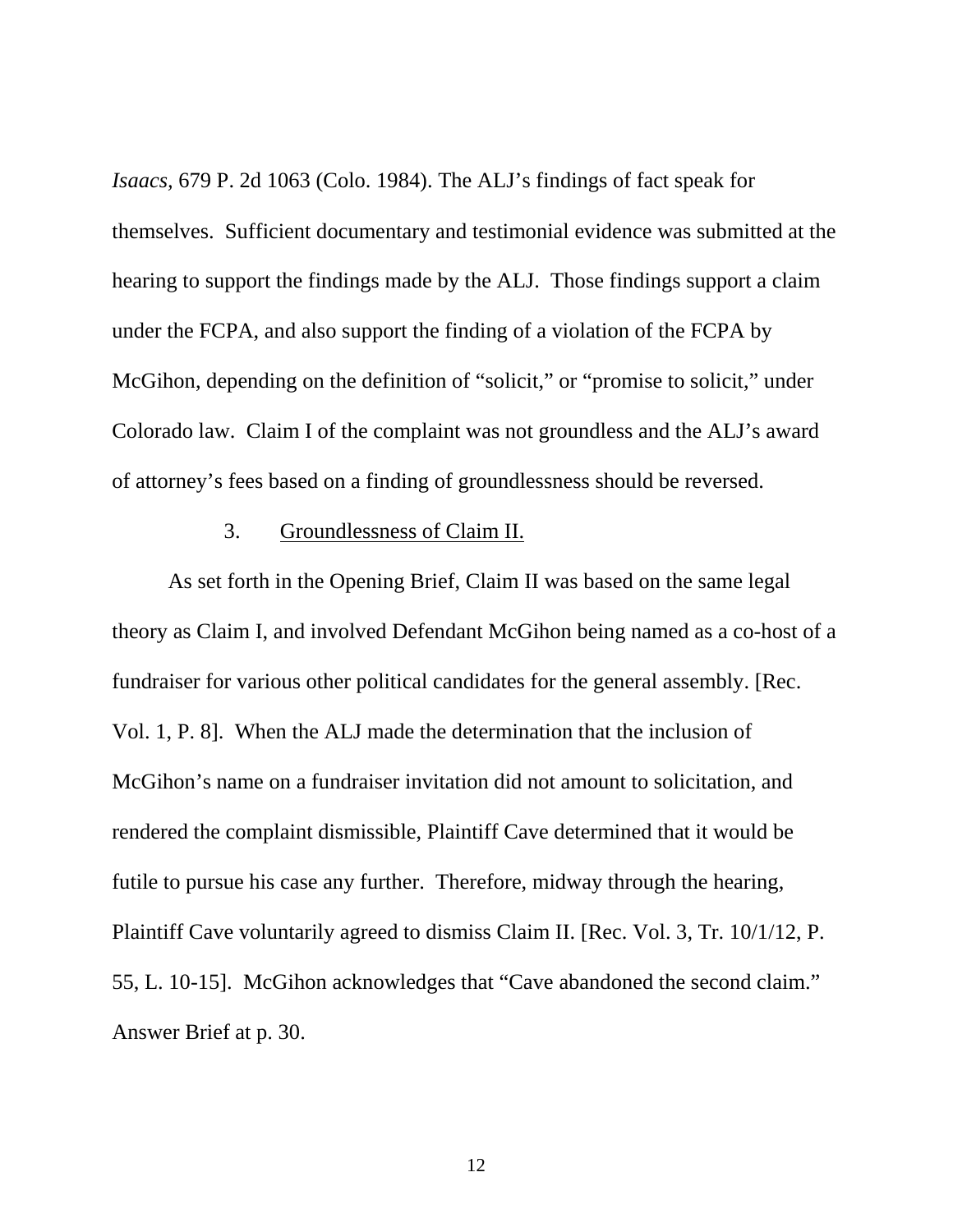Because Plaintiff Cave voluntarily dismissed this claim as soon as it became known to him that he would not prevail on this claim, an award of attorney fees was improper. C.R.S. §13-17-102(5); *Seismic Int'l Research Corp.,* 793 F. 2d at 232. Neither McGihon in the Answer Brief, nor the ALJ in the Agency Decision or proceedings below, analyzed the standard for an award of attorney's fees under §13-17-102(5), when a claim is voluntarily dismissed as soon as it became known that the claim could not prevail. An award of fees under the FCPA provides that "no attorney fees may be awarded under this subsection (2) unless the . . . administrative law judge . . . has considered the provisions of section 13-17-102 (5) and (6)."

In the Agency Decision, the ALJ inconsistently held that Claim II was voluntarily dismissed through "acquiescence of counsel" [Rec. Vol. 1, P. 272, COL 10], and that "Claim II was never voluntarily dismissed." [Rec. Vol. 1, P. 272, COL 10]. Because the ALJ did not clarify the basis for the finding of groundlessness of Claim II, the award of attorney fees based on groundlessness of Claim II is improper. *In re Aldrich,* 945 P. 2d 1370, 1379 (Colo. 1997) (Trial Court is required to make detailed findings explaining why the claim lacked substantial justification.)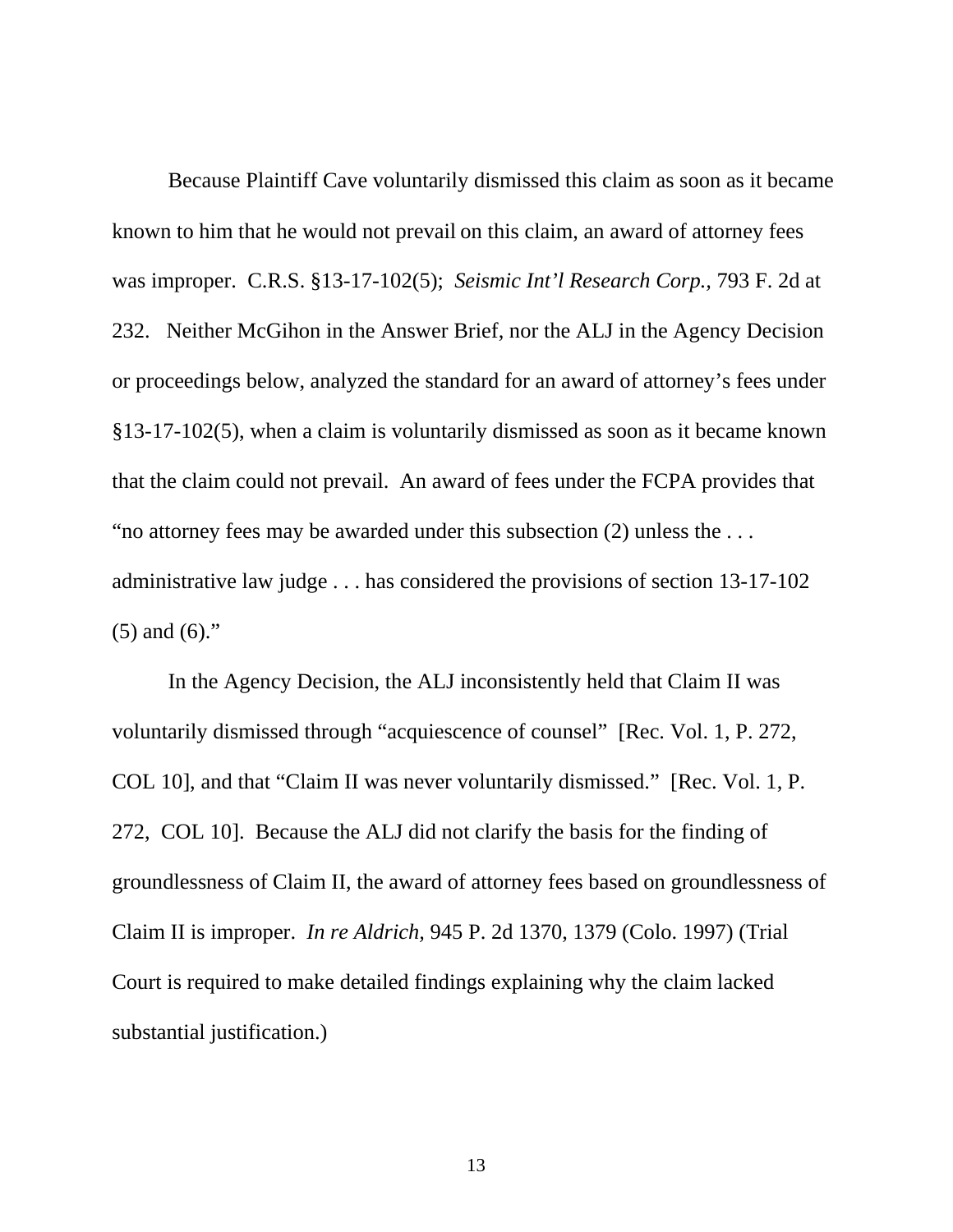Even if Claim II was not voluntarily dismissed, the issue is whether the allegations of Claim II were supported by any credible evidence. *Western United Realty, Inc.,* 679 P. 2d 1063, 1069. Three of the four elements needed to establish the violation alleged in Claim II had already been established through the evidence admitted through Claim I. [Rec. Vol. 1, P. 267, FOF 1, 2, and 3]. The allegations supporting the fourth element, whether Defendant McGihon engaged in "solicitation," was based on an invitation to a fundraiser for the House Majority Project supporting several covered candidates. The invitation was attached to the Complaint, and available as evidence to be offered at trial, if Plaintiff Cave had chosen to pursue Claim II at the hearing, which he chose not to do. Therefore, the allegations of Claim II were either proven at trial, to the extent they became part of the ALJ's findings of fact, or were supported by exhibits attached to the complaint and able to be supported by evidence at trial. *Harrison v. Smith,* 821 P. 2d at 835.

Regardless of whether Claim II was voluntarily dismissed, or not, the ALJ erred in finding that Claim II was groundless, and in failing to make detailed findings under §13-17-102(5), and the fee award must be reversed to the extent it was based on the groundlessness of Claim II.

### 4. Frivolousness.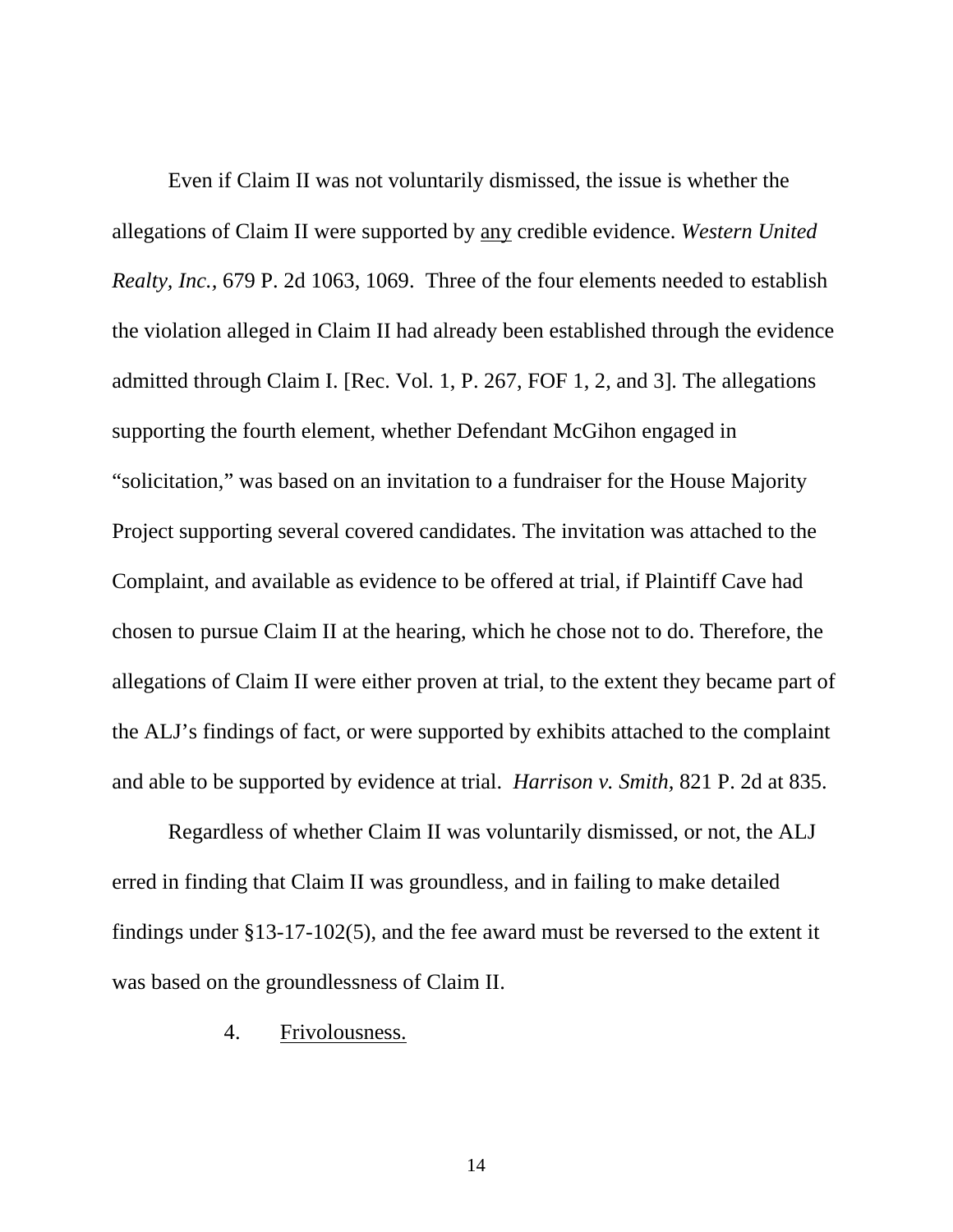As set forth in the Opening Brief, a claim or defense is frivolous if the proponent can present no rational argument based on the evidence or law in support of that claim or defense. *Western United Realty, Inc. v. Isaacs,* 679 P. 2d 1063 (Colo. 1984). This test does not apply, however, to meritorious actions that prove unsuccessful, legitimate attempts to establish a new theory of law, or good faith efforts to extend, modify, or reverse existing law. *Id.* See also *Nienke v. Naiman Group, Ltd,* 857 P. 2d 446 (Colo. App. 1992) (Award of attorney fees was an abuse of the trial court's discretion where plaintiff's issue was one of first impression in Colorado and plaintiff made a legitimate effort to extend the law); *Montoya v. Bebensee,* 761 P. 2d 285 (Colo. App. 1988) (Claims involving novel questions of law for which no determinative authority existed at time complaint was filed, were not frivolous, groundless or vexatious.)

McGihon fails to understand the distinction between groundlessness and frivolousness ("'substantially frivolous' as opposed to 'substantially groundless' is a distinction that is 'of no import.'" Answer Brief at p. 31.) Therefore, the analysis in the Answer Brief is not helpful.

The ALJ's award of attorney fees based on a finding of frivolousness of Claim I and Claim II is error. The FCPA was enacted less than ten years ago. The term "solicitation" contained within the FCPA has not been defined by the

15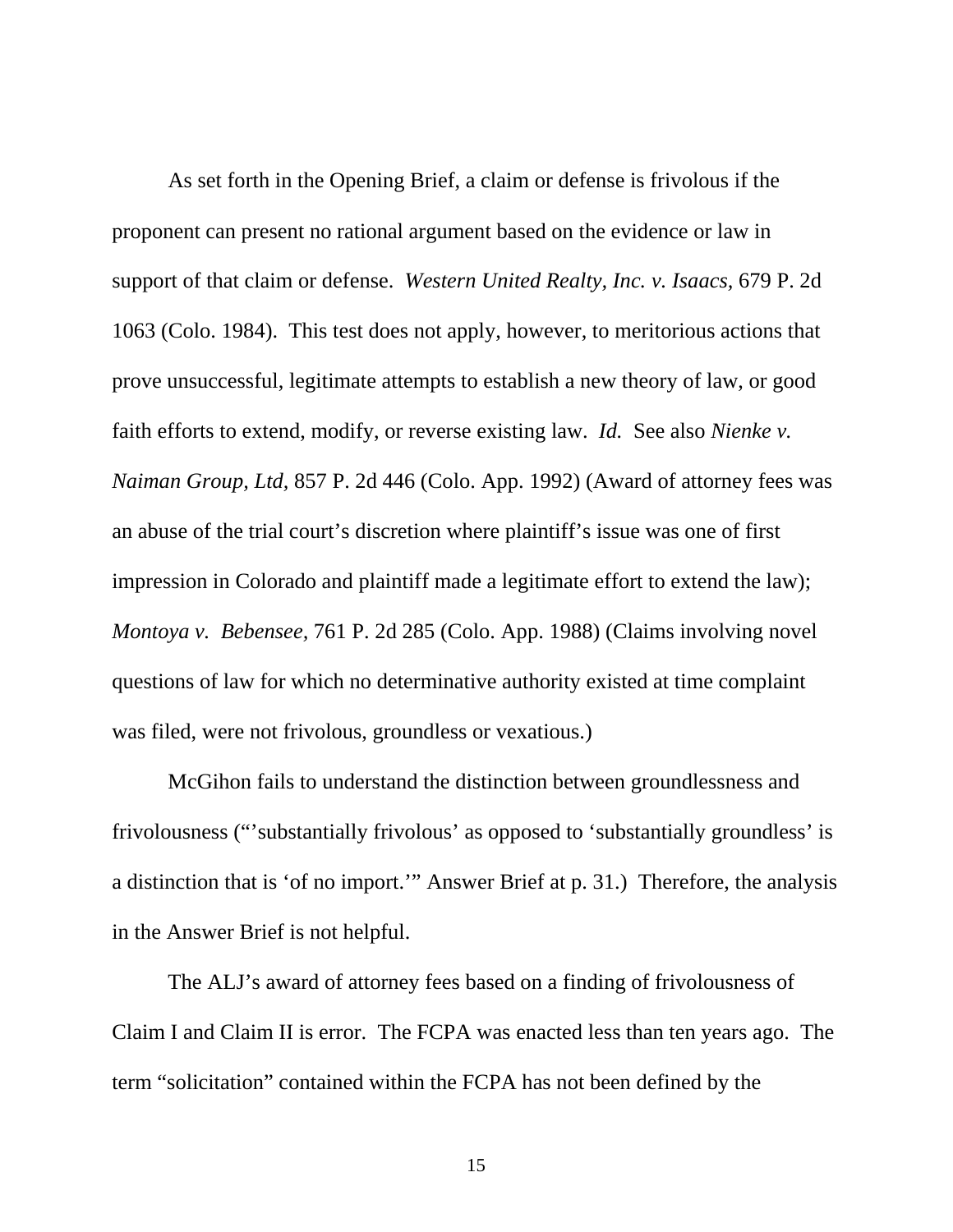Colorado courts. As set forth above, the definition of the term "solicitation" is being actively litigated in jurisdictions around the country, including the federal courts under federal campaign finance laws. Plaintiff Cave made a legitimate, good faith attempt to establish the contours of the law in an area where no determinative authority exists in Colorado. *Montoya,* 761 P. 2d 285.

### 5. Vexatiousness.

In the Answer Brief McGihon argues that the fee award was based on the vexatiousness and bad faith filing of the complaint. McGihon fails to cite any references in the record to support such a basis for the award, in further violation of C.A.R. 28(k). McGihon simply argues that Cave "presented no evidence at the hearing." Answer Brief at p. 33. As set forth above, the ALJ's findings of fact speak for themselves, were based on the evidence submitted by Cave, and support a claim under the FCPA.

The ALJ in the Agency Decision did not make any findings based on the vexatiousness or bad faith filing of the complaint. Therefore, such a basis for the award would be improper. *In re Aldrich,* 945 P. 2d 1370, 1379 (Colo. 1997) (Trial Court is required to make detailed findings to support fee award.)

- E. McGihon's Request for Attorney Fees on this Appeal Should be Denied.
	- 1. C.A.R. 28 (k) Violations in Answer Brief.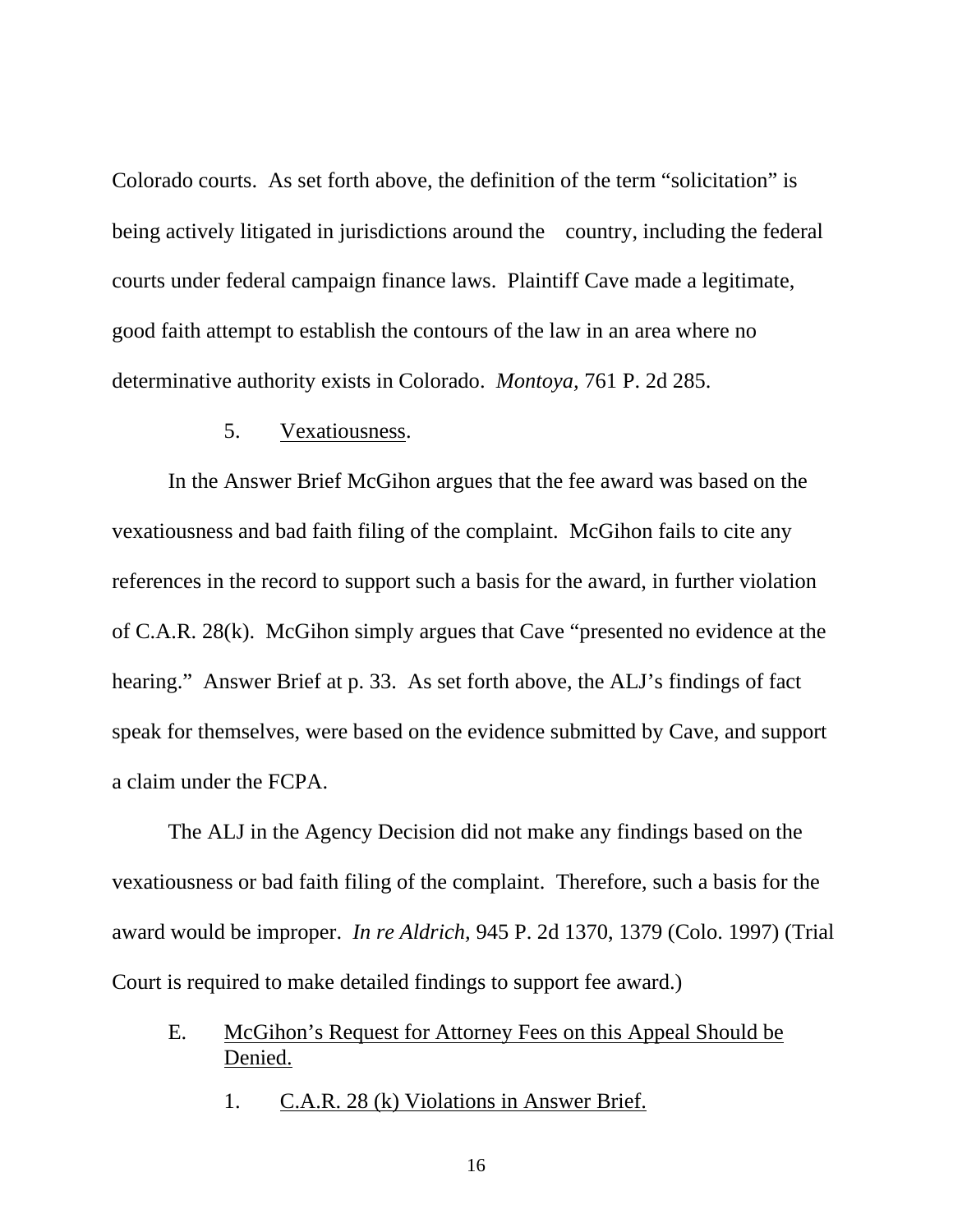Throughout the Answer Brief, Defendant McGihon makes incorrect references to actions allegedly taken, and issues allegedly raised or decided, in the proceedings below without citing the precise location in the record where such issues were raised, in violation of C.A.R. 28(k). Examples include McGihon's assertion that the complaint was dismissed below under Rule 41(b), Answer Brief at p. 9, that Cave's complaint was dismissed because there was not an "authentic and reliable event invitation," Answer Brief at p. 7, the ALJ found Cave offered only a "facsimile of an invitation," Answer Brief at p. 4, the ALJ determined Cave's primary witness was not familiar with the "actual invitation," Answer Brief at p. 4, and the attorney fee award was based on the vexatiousness and bad faith of the complaint, Answer Brief at p. 32, among others. The instances of C.A.R. 28(k) violations are too numerous to specifically identify.

While C.A.R. 28 violations do not necessarily require that an answer brief be stricken, such violations can be sanctionable. See, e.g., *Martin v. Essrig,* 277 P.3d 857, 860 (Colo. App. 2011) (Attorney admonished and sanctioned for filing briefs that were "virtually devoid of citations to the record, a standard of review, or legal authority supporting his position.") Therefore, having filed a brief in violation of the Court rules, McGihon is hardly in a position to be asking for an award of fees in her favor.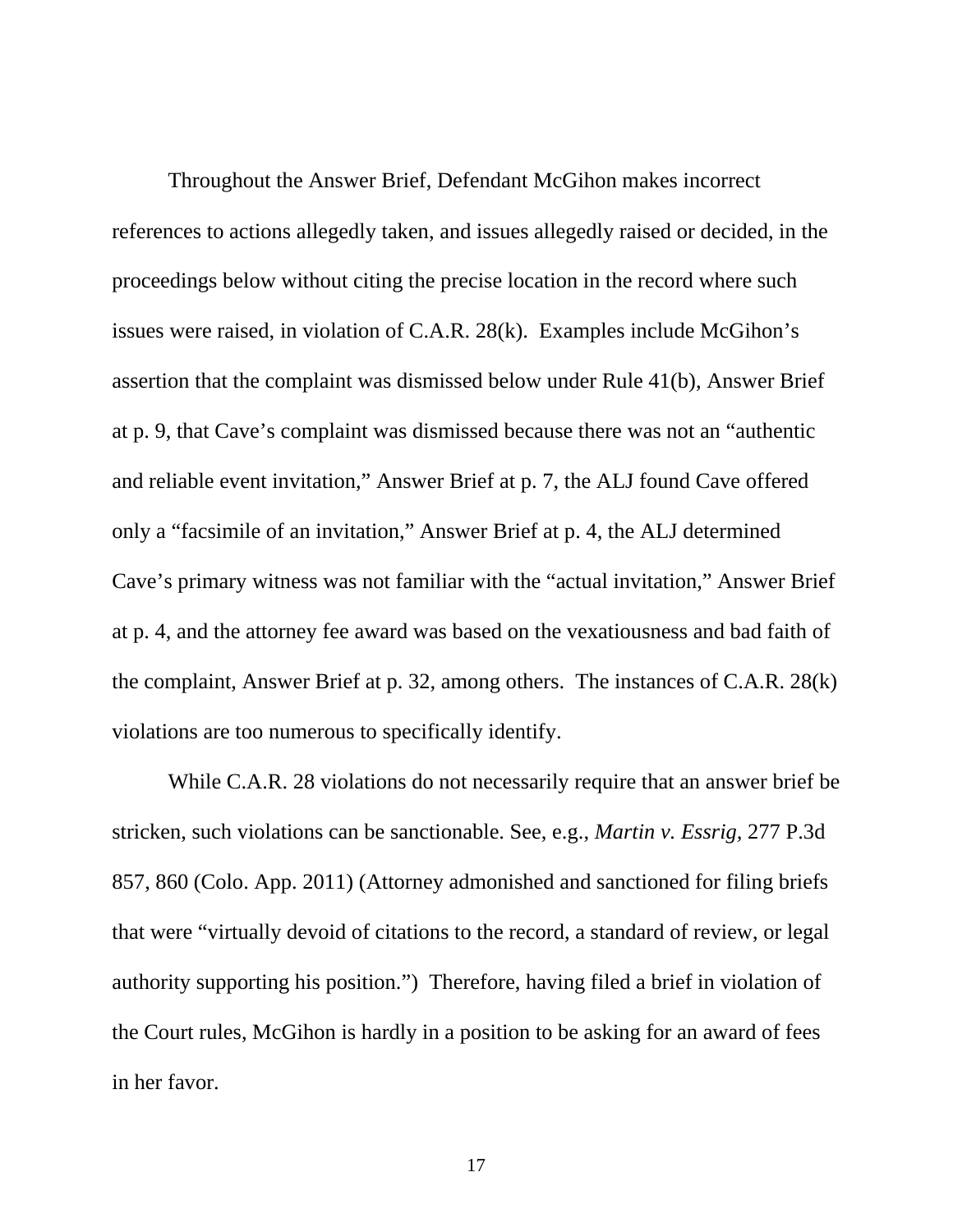## 2. Appeal is Not Frivolous.

In any event, to support her claim for an award of fees on appeal, McGihon must show that Cave's Opening Brief is frivolous, and thus fails to present a rational argument based on the evidence and law to support the appeal. *Mission Denver Co. v. Peirson,* 674 P. 2d 363 (Colo. 1984). In support of this showing, McGihon argues that the record below contains no "evidence about the wording of the actual invitations to the two events." Answer Brief at p. 35. McGihon further argues there is no rational argument for asserting McGihon violated the campaign finance laws.

While these incorrect arguments may go to the alleged frivolousness or groundlessness of the proceedings below, but they do not address the frivolousness of this appeal. This appeal is based on an unsettled question of law, specifically, the definition of "solicit,' or "promise to solicit," under the FCPA. The Opening Brief presents a coherent explanation of the incorrect legal decision made by the ALJ. The arguments in the Opening Brief are supported by legal authority. As a result, it would be inappropriate to assess attorney fees against Plaintiff Cave for prosecuting this appeal. *McLaughlin v. BNSF Ry. Co.,* 300 P.3d 925, 940 (Colo.App.,2012) (denying attorney fees on appeal where "district court's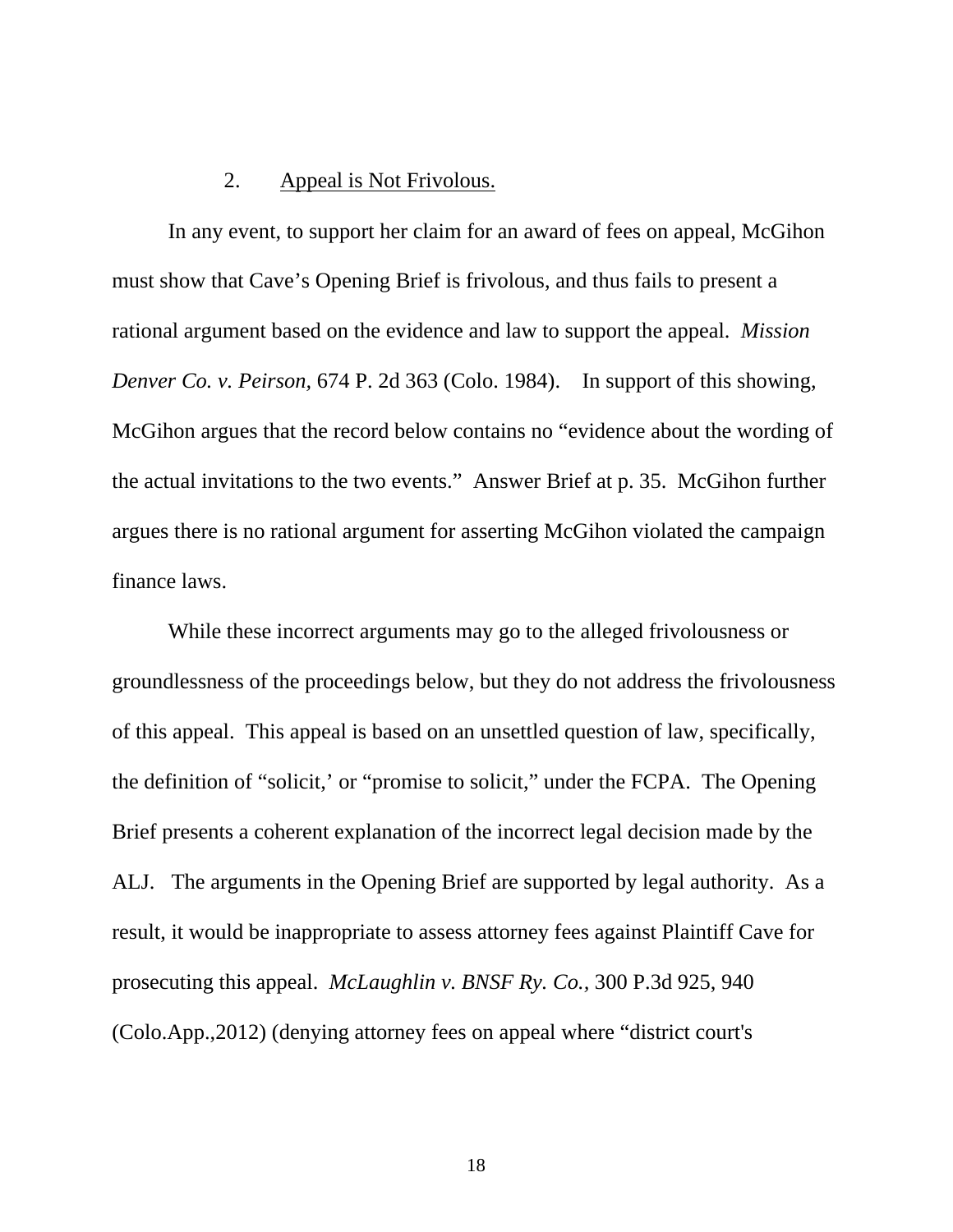judgment was not so plainly correct and the legal authority not so clearly against the railroad's position that its appeal of the issue was frivolous.")

### **IV. CONCLUSION**

The ALJ erred in dismissing the Complaint under C.R.C.P. Rule 12(b)(5) for failure to state claims upon which relief can be granted. The ALJ improperly interpreted the meaning of the term "solicitation" under the FCPA, and thereby improperly determined that the Complaint failed to state claims under which relief could be granted. This decision of the ALJ should be reversed.

In addition, the ALJ erred in awarding attorney fees against the complainant and his counsel under C.R.S. §13-17-102 and §1-45-111.5(2). The Complaint was not frivolous, because it was based on a valid legal theory under the FCPA. Also, the Complaint was not groundless, because it was supported by evidence at the hearing, including evidence that became the basis for the ALJ's findings of fact in the Agency Decision. Finally, the ALJ failed to make the findings necessary to support an award of fees as required under C.R.S. §13-17-102 and §1-45-111.5(2). For these reasons, the ALJ's award of attorney fees should be reversed.

This appeal is based on a coherent assertion of error by the ALJ, and is supported by legal authority. Therefore, an award of attorney fees to McGihon under C.A.R. 38 (d) would be improper.